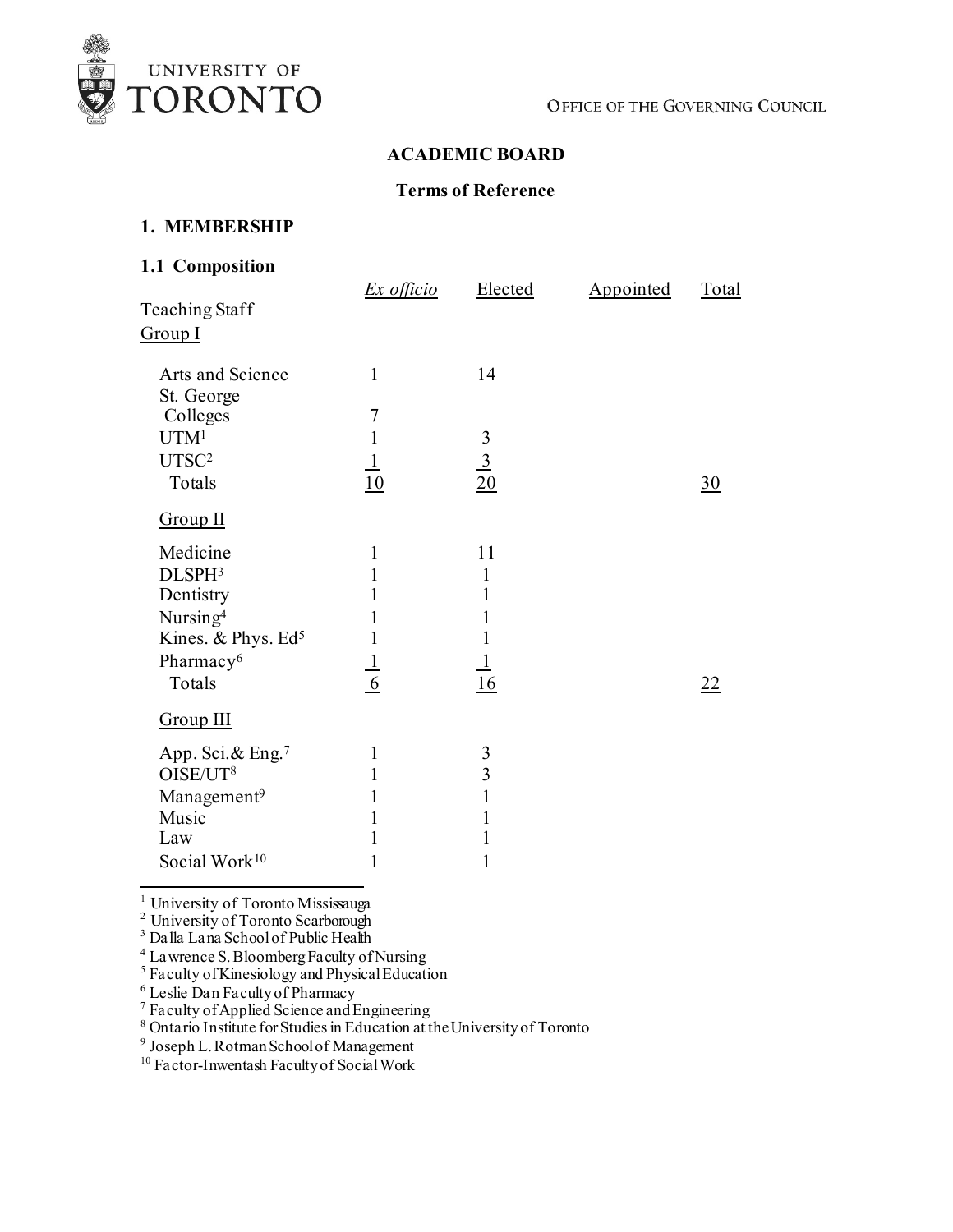# **1. MEMBERSHIP** (cont'd)

#### **1.1 Composition** (cont'd)

|                                                                                                                          | $Ex$ officio                  | <b>Elected Appointed</b>      |              | Total |                                   |
|--------------------------------------------------------------------------------------------------------------------------|-------------------------------|-------------------------------|--------------|-------|-----------------------------------|
| Information<br>AL&D <sup>11</sup><br>Totals                                                                              | $\mathbf{1}$<br>$\frac{1}{8}$ | $\mathbf{1}$<br>$\perp$<br>12 |              |       | 20                                |
| Group IV                                                                                                                 |                               |                               |              |       |                                   |
| <b>Graduate Studies</b>                                                                                                  | $\perp$                       | $\underline{0}$               |              |       | $\mathbf{1}$                      |
| Sub-total Divisional<br><b>Teaching Staff</b>                                                                            | 25                            | $\frac{48}{1}$                |              |       | $\frac{73}{2}$                    |
| Governing Council<br><b>Teaching Staff</b><br>Vice-President and Provost<br>Dean, School of<br><b>Continuing Studies</b> | 1<br>$\mathbf{1}$             | 6                             |              |       | 6<br>$\mathbf{1}$<br>$\mathbf{1}$ |
| Director, TYP <sup>12</sup><br>Librarians<br>Principal, Massey College<br>Sub-total                                      | 1<br>$\mathbf{1}$<br>29       | $\overline{2}$<br>56          | $\perp$      |       | 1<br>3<br>86                      |
| Students<br>Governing Council<br>Non-Governing Council                                                                   |                               | $\overline{4}$                | 12           |       | 16                                |
| Administrative Staff<br>Governing Council<br>Non-Governing Council                                                       |                               | $\mathbf{1}$                  | 3            |       | $\overline{4}$                    |
| Alumni<br>Governing Council<br>Non-Governing Council                                                                     |                               | $\overline{2}$                | $\mathbf{1}$ |       | $\overline{3}$                    |
| Lieutenant-Governor-In-Council<br>Appointees                                                                             |                               |                               | 3            |       | 313                               |

<span id="page-1-1"></span><span id="page-1-0"></span><sup>11</sup> John H. Daniels Faculty of Architecture, Landscape, and Design <sup>12</sup> Transitional Year Program

<span id="page-1-2"></span><sup>13</sup> When a sufficient number of Lieutenant-Governor-In-Council appointees is not a vailable to serve on the Academic Board, alumni members of Governing Council or other alumni may be appointed to those positions.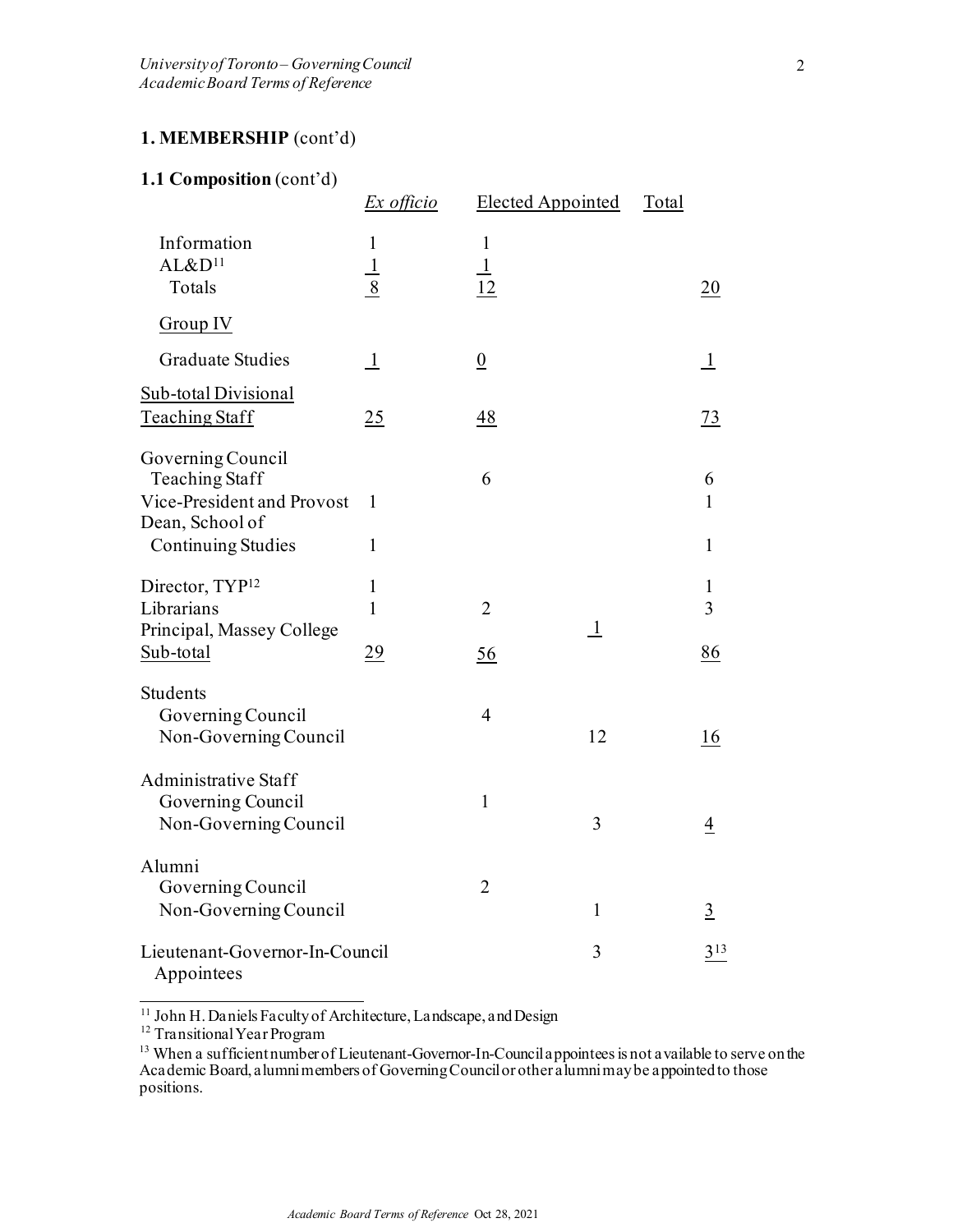| Presidential Assessors |  |  |
|------------------------|--|--|
| <b>TOTALS</b>          |  |  |

In addition to the *ex officio* members listed above, the Chair and Vice-Chair of the Governing Council, the President, and the Chancellor are *ex officio* voting members of the Academic Board. The Secretary of the Governing Council is an *ex officio* non-voting member of the Board.

The President may appoint annually University Officers as non-voting assessor members of the Board in addition to the four voting assessors.

#### **1.2 Term**

Terms begin on July 1 and continue to June 30.

The Governing Council members of the Academic Board are appointed annually by the Governing Council and may be re-appointed subject to their continued membership on the Governing Council. Teaching staff and librarians are normally elected for three-year terms and are eligible to be re-elected. The non-Governing Council student members are appointed annually by the Board and may be re-appointed. The non-Governing Council administrative staff and alumni members are appointed by the Board for one- to threeyear terms, and may be re-appointed. A member may serve a maximum of nine consecutive years on the Board.

# **1.3 Chair and Vice-Chair**

The Governing Council shall appoint the Chair and Vice-Chair of the Board from among the members of the Council on the Board.

# **2. QUORUM**

One-third of the voting members (normally 39).

# **3. COMMITTEES**

#### **3.1 Standing Committees**

The Standing Committees of the Board are: Agenda Committee Academic Appeals Committee Committee on Academic Policy and Programs Planning and Budget Committee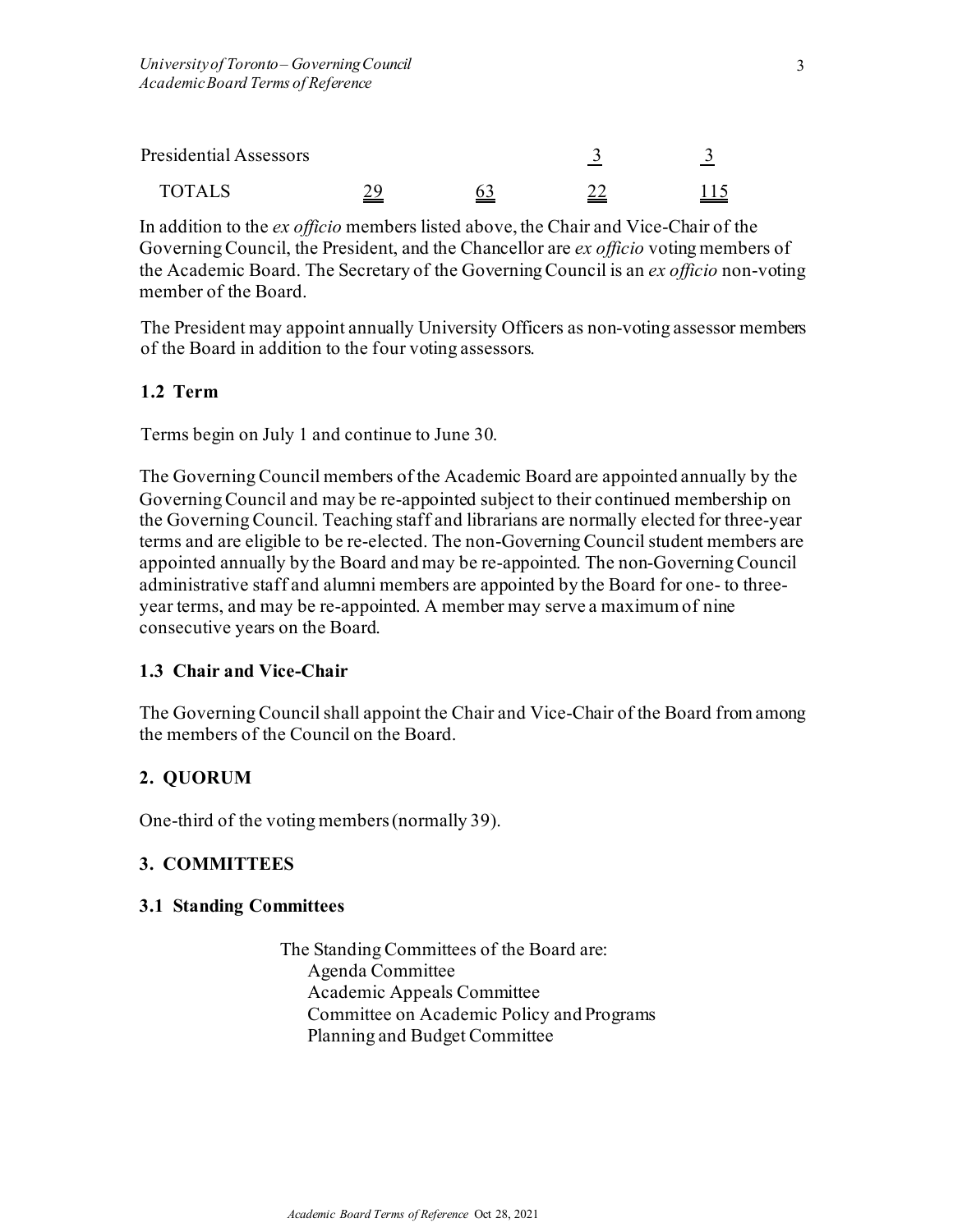# **3.2 Special Committees**

From time to time the Board may find it useful to establish Special Committees to consider particular issues. Special Committees are normally formed on the recommendation of the Agenda Committee, when, in the view of the Board, one or more of the following conditions exist:

- a) an issue cannot be accommodated easily within Standing Committee schedules - either intense scrutiny is required in a relatively short time or thorough examination of complex issues is necessary over a relatively long period of time;
- b) an issue does not fall readily under an existing Standing Committee either because it is not clearly within any Standing Committee's terms of reference or because aspects of the issue cut across several bodies;
- c) there is a need for the participation of experts not represented on the relevant committee.

A recommendation from the Agenda Committee to establish a Special Committee shall include terms of reference, an outline of membership, the anticipated reporting date and the date of disestablishment.

#### **3.3 Striking Committee**

The Striking Committee, established by the Agenda Committee, shall recommend annually and as vacancies occur to the Academic Board the non-Governing Council membership of the Board (except teaching staff and librarians, who are elected) and its Committees and various other appointment[s.14](#page-3-0)

# **4. FUNCTION**

The Academic Board is responsible for consideration of policy in the academic area and for monitoring matters within its area of responsibility. In general, the Board is concerned with matters affecting the teaching, learning, and research functions of the University, the establishment of University objectives and priorities, the development of long-term and short-term plans and the effective use of resources in the course of thesepursuits.

Except in purely academic matters (those specified in clauses  $2(14)(g)$ , (h), and (n)<sup>15</sup> of the *Act*), the Board does not have final decision-making authority. In most instances,

<span id="page-3-0"></span><sup>&</sup>lt;sup>14</sup> Appointment of two members of the Academic Board to the Provost's Advisory Committee on the Library recommended to the Board; on the recommendation of the President, the appointment of the Council of Ontario Universities' Academic Colleague and Alternate recommended to the Board.

<span id="page-3-1"></span><sup>&</sup>lt;sup>15</sup> Clause 2(14)(g) refers to conducting examinations and appointing examiners, (h) refers to matters arising in connection with the award of fellowships, scholarships, medals, prizes and other awards for academic achievement, and (n) refers to the determination and regulation of standards for the admission of students to the University, the contents and curricula of all programs and courses of study and the requirements for graduation.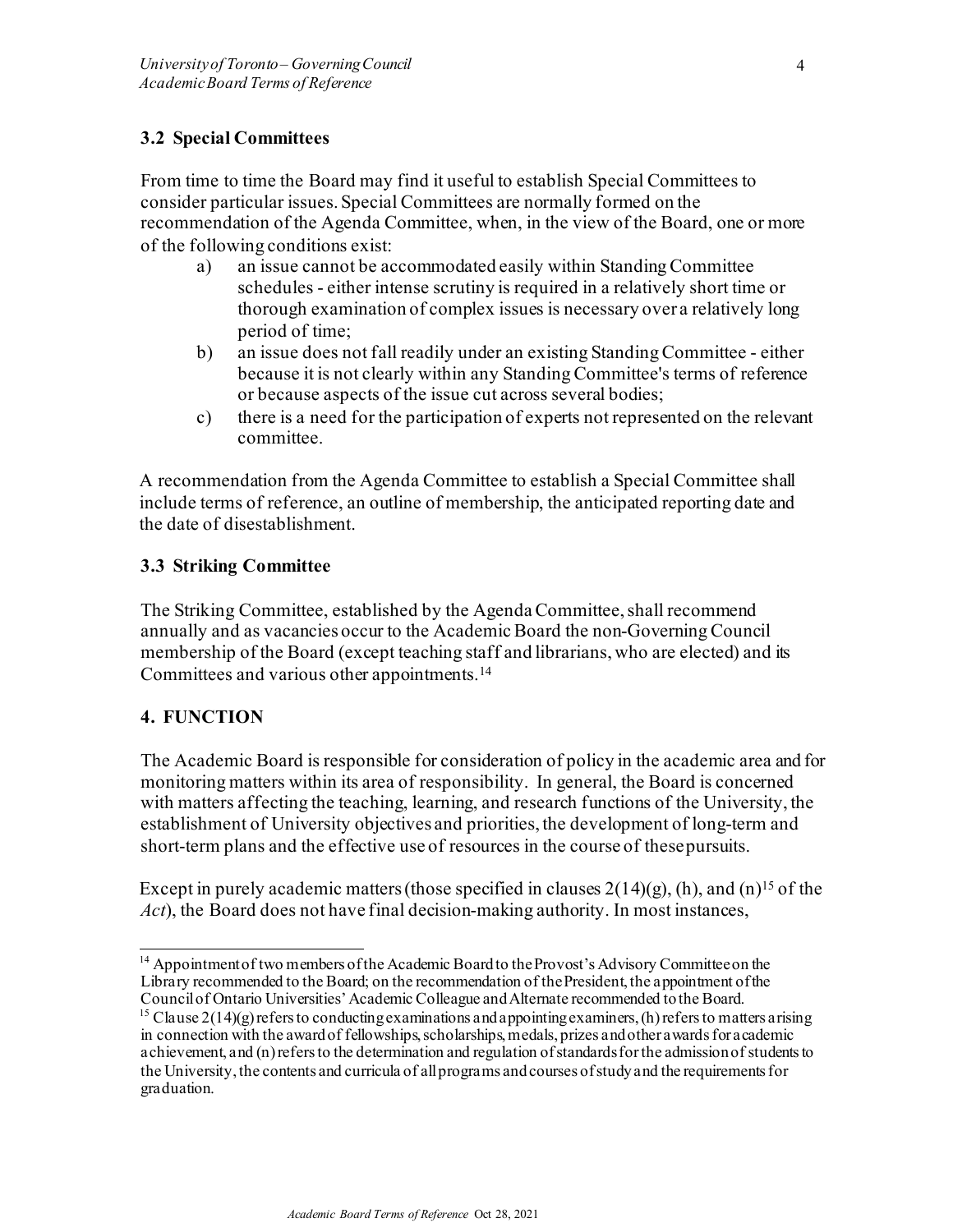recommendations of the Board are confirmed by the Executive Committee on behalf of Council. Matters having significant impact on the University as a whole, those having serious steering effects on the development of a particular division or those having a major impact on the relationships amongst divisions and relationships between the University and the community at large, will normally require the approval of the Governing Council.

# **5. AREAS OF RESPONSIBILITY**

A list of areas for which the Academic Board is responsible is provided in Section 5.1. An explanation of those matters which are brought forward directly to the Board for its consideration is contained in Section 5.2, followed by a list of matters brought to the Board through its Standing Committees in Section 5.3.

As outlined in the *Report of the Chairman's Advisory Committee on Governance*  (Appendix E, page 26, May 10, 1988), "except in purely academic matters (those specified in sections 2.14 (g), (h), and (n) of the *University of Toronto Act, 1971*), the Board does not have final decision-making authority. In most instances, recommendations of the Board are confirmed by the Executive Committee …" on behalf of the Governing Council. Matters having significant impact on the University as a whole will normally require the approval of the Governing Council.

#### **5.1 The following areas are within the Board's responsibility. Matters within these areas may be considered by the Board itself and/or one of its Standing Committees:**

Academic appeals Academic appointments and individual appointments Academic discipline Academic priorities for fundraising Academic programs Academic regulations Academic services Admissions Awards Budget guidelines and budget plans Campus Master Plans for St. George Campus Capital projects[1](#page-4-0) and space and *Project Completion Reports[2](#page-4-1)* Constitutions of divisional councils Continuing studies Curriculum

<span id="page-4-0"></span><sup>1</sup> The *Policy on Capital Planning and Capital Projects* states that "*[a] presentation of capital projects prioritized for the year in response to*  existing and anticipated program needs, will be made annually at the first meeting of the relevant governance bodies. This presentation will set *out the strategic importance of prioritized capital projects as part of the University's strategic and operational planning process so as to provide context for the Capital Projects expected to be coming forward to governance bodies in that year.*" [SECTION 1.(b)]

<span id="page-4-1"></span><sup>2</sup> *Completion Reports* represent, "*a written report to University governance bodiesthat confirms the practical completion of a project and final determination of financial costs together with a summary of budget and schedule variances*." [SECTION 2.(e)]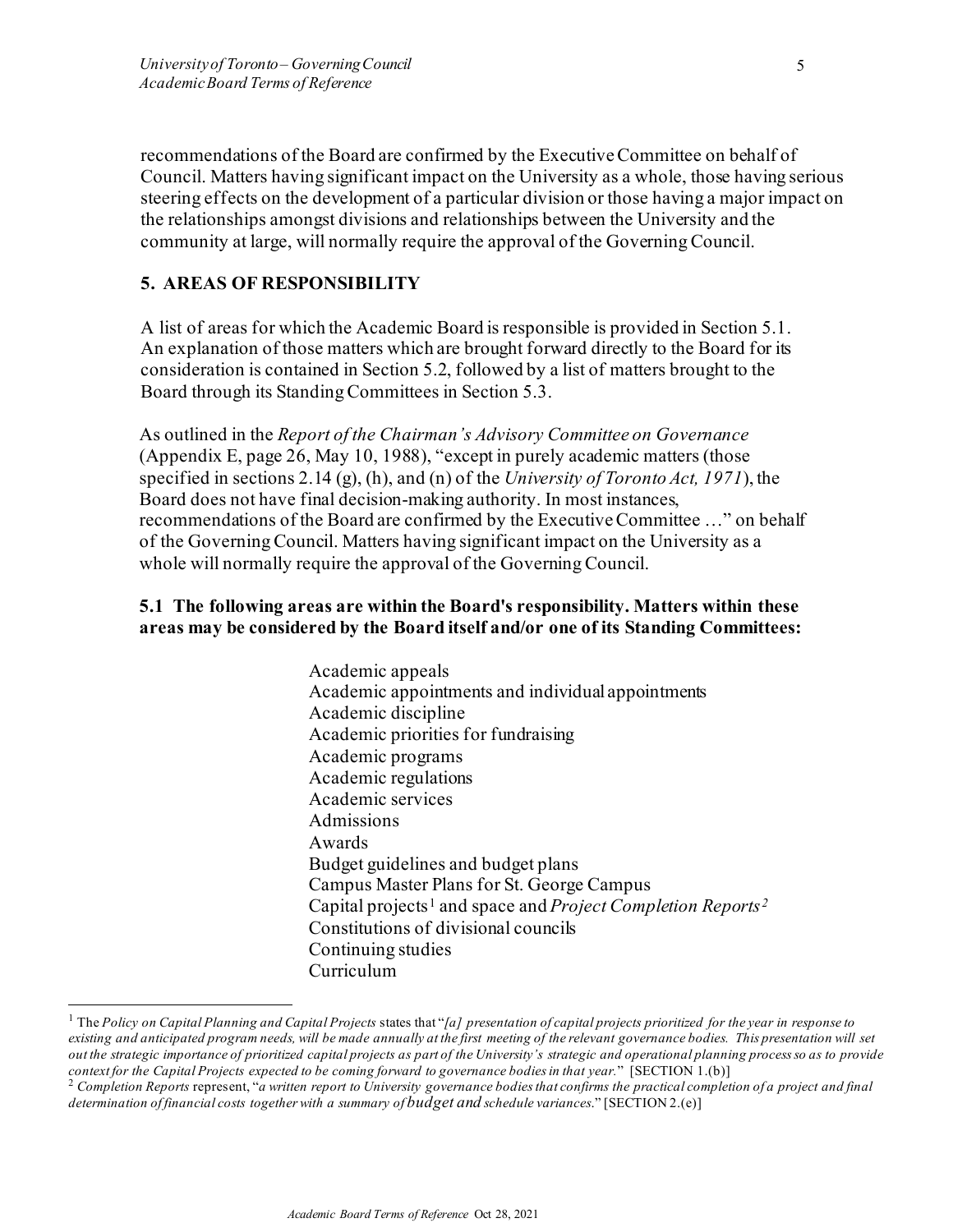*University of Toronto – Governing Council Academic Board Terms of Reference*

Disruption of academic programs Divisional academic plans and guidelines for such plans Earned and posthumously awarded degrees, diplomas, and certificates Endowed and limited term chairs, professorships, distinguished scholars, and program initiatives Enrolment Establishment, termination or restructuring of academic units Examinations and grading practices Name changes of academic units Planning Research Submissions to and agreements with external bodies Teaching guidelines University objectives / mission statement

#### **5.2 Matters Proceeding Directly to the Academic Board:**

#### **5.2.1 Academic Appointments Policy and Appointment of Individuals**

#### **a) Policies on Academic Appointments**

Policies on the nature of academic employment are assigned to the Academic Board. These encompass policies on the appointment, promotion, tenure, suspension and removal of teaching staff, as well as policies on the conduct of academic work, such as the policies on research leave and on academic freedom and responsibilities. In the case of extensive revision to a policy or revisions of major import, or the establishment or repeal of a key policy, the matter may be referred to a Special Committee. Minor amendments to policies may be referred directly to the Academic Board for consideration and confirmation by the Executive Committee.

#### **b) Individual Appointments**

The Academic Board considers a number of academic appointments.<sup>16</sup>

The Academic Board shall receive the following reports for information: a) a report from the President on the removal of any academic administrator from office, pursuant to the *Policy on Appointment of Academic Administrators*, and b) a report from the Vice-President and Provost on the waiving of some or all of the procedures for academic appointments, pursuant to the *Policy and Procedures on Academic Appointments*.

Reports for information on the following matters shall be considered by the Board by means of electronic publication: a) academic appointments with tenure - to be reported pursuant to the *Policy on Appointments and Remuneration*; b) appointments of professors emeriti – to be reported pursuant to the *Policy on Appointment of Professor Emeritus*; and c) individuals who are promoted - to be reported pursuant to the *Policy and Procedures Governing Promotions*.

<span id="page-5-0"></span><sup>16</sup> The Agenda Committee shall approve on behalf of the Academic Board, pursuant to the *Policy on Appointment of Academic Administrators*, the appointment of academic administrators (to be confirmed by a committee consisting of the Chair of the Governing Council, the President, and the Chair of the Academic Board).

The Academic Board shall approve a) the appointment of the University Librarian and the Dean of the School of Continuing Studies, pursuant to the *Policy on Appointments and Remuneration* (to be confirmed by a committee consisting of the Chair of Governing Council, the President, and the Chair of the Academic Board), and b) the appointment of University Professors pursuant to the *Policy and Procedures on Academic Appointments*.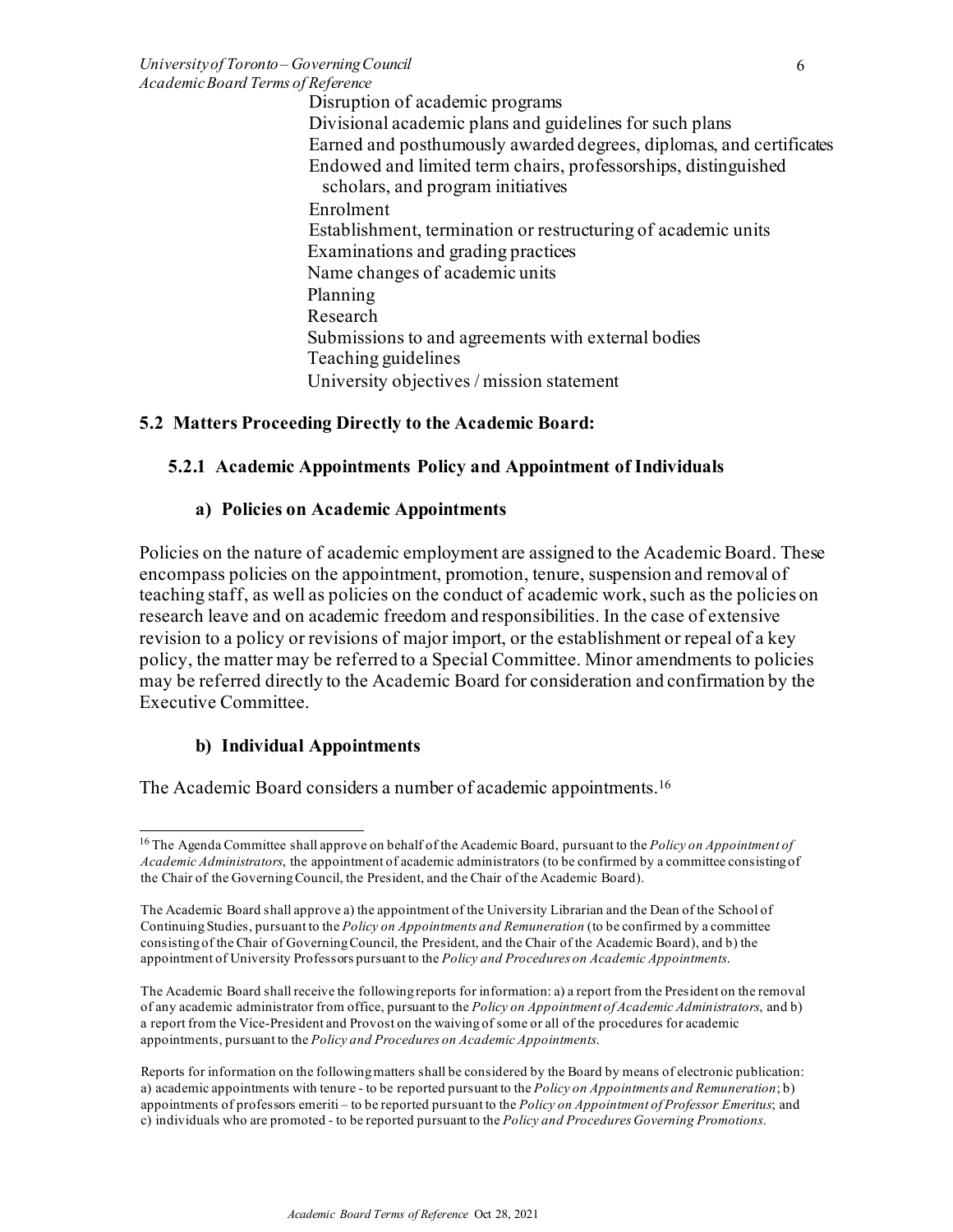# **5.2.2 Constitutions of Divisional Councils**

New or amended divisional constitutions are forwarded by divisional councils to the Academic Board for consideration and confirmation by the Executive Committee. By-laws which may contain such matters as procedural rules and committee memberships and terms of reference are approved by the divisional councils.

# **5.2.3 Divisional Seals**

Authority to approve the acquisition and design of divisional seals is delegated to the Vice-President and Provost and the Chair of the Academic Board. [A record of such seals and the purposes for which they are used shall be kept in the Office of the Governing Council.]

# **5.2.4 Degrees, Diplomas and Certificates**

Approval of the award of earned degrees, diplomas and certificates, including conjoint degrees, and the award of posthumous degrees, diplomas and certificates is delegated by the Governing Council to any two of the Vice-President and Provost, the Chair and the Vice-Chair of the Academic Board on the recommendation of the respective division.

The Academic Board receives annual reports on the number of degrees, diplomas and certificates awarded (by means of electronic publication - see Section 6.3, Additional Reports for Information.)

[Policy matters affecting earned and posthumously awarded degrees, diplomas and certificates, including their design, are considered by the Committee on Academic Policy and Programs and forwarded to the Academic Board for consideration.]

# **5.2.5 Convocations**

The Academic Board has responsibility for policy matters with respect to convocation ceremonies.

# **a) Ceremonial Procedures**

Authority concerning decisions on procedures is delegated to a committee of the Chancellor, the President, the Chair of the Academic Board and the Secretary of the Governing Council.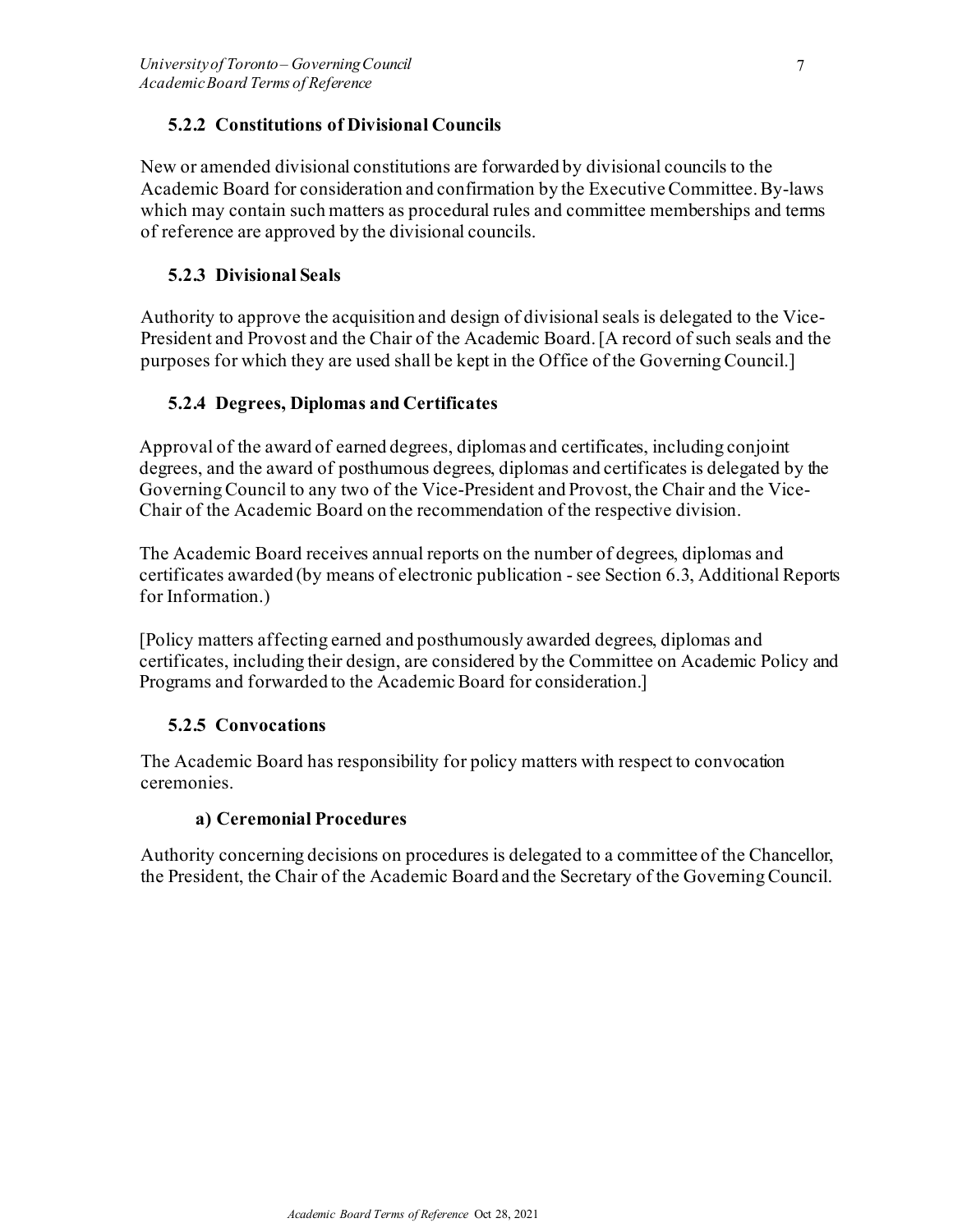### **b) Academic Regalia**

Authority for the approval of academic hoods, academic robes, robes of office and other regalia is delegated to the Chancellor, Chair and the Vice-Chair of the Academic Board.

### **5.2.6 Academic Discipline**

#### **a) Policy and Procedures**

Policy and procedures with respect to academic discipline are as described in the *Code of Behaviour on Academic Matters*, as amended. Proposed amendments to the *Code* will be submitted either directly to the Academic Board or will be considered first by a Special Committee. With the University Affairs Board, the Academic Board recommends amendments to the terms of reference of the Discipline Appeals Board<sup>17</sup>.

An annual University-wide report on academic discipline cases is forwarded to the Academic Board for information.

#### **b) Individual Cases**

Individual cases are disposed of in accordance with the *Code of Behaviour on Academic Matters*. Reports on the disposition of cases, without names, are received by the Academic Board for information.

#### **c) Appointments**

The Academic Board appoints the following:

- i the University discipline counsel and the assistant discipline counsel, on the recommendation of the Vice-President and Provost
- ii the Secretary of the University Tribunal, on the recommendation of the Vice-President and Provost
- iii the Senior Chair, Associate Chairs and co-chairs of the University Tribunal, and the Senior Chair and Chairs of the Academic Appeals Committee, on the recommendation of the Nominating Committee for the University Tribunal and Academic Appeals Committee.<sup>18</sup>
- iv six members of the Discipline Appeals Board, on the recommendation of the Striking Committee. [The University Affairs Board appoints the other 6 members.]

# **5.2.7 Name Changes of Academic Units**

Name changes in academic divisions (excluding namings<sup>19</sup>) are approved by the Academic Board (to be considered as a consent agenda item - see Section 6.2 Consent Agenda) and confirmed by the Executive Committee. [Changes in name that are part of a

<span id="page-7-0"></span><sup>&</sup>lt;sup>17</sup> The Discipline Appeals Board is the body that hears appeals arising from the *Code of Behaviour on Academic Matters* and the *Code of Student Conduct*.

<span id="page-7-1"></span><sup>&</sup>lt;sup>18</sup> The Nominating Committee for the University Tribunal and Academic Appeals Committee is established annually by the Agenda Committee.

<span id="page-7-2"></span><sup>19</sup> Academic units named under the *Policy on Naming* will be reported to the Academic Board for information. proposal for establishing, restructuring and/or merging units are recommended to the Academic Board by the Planning and Budget Committee.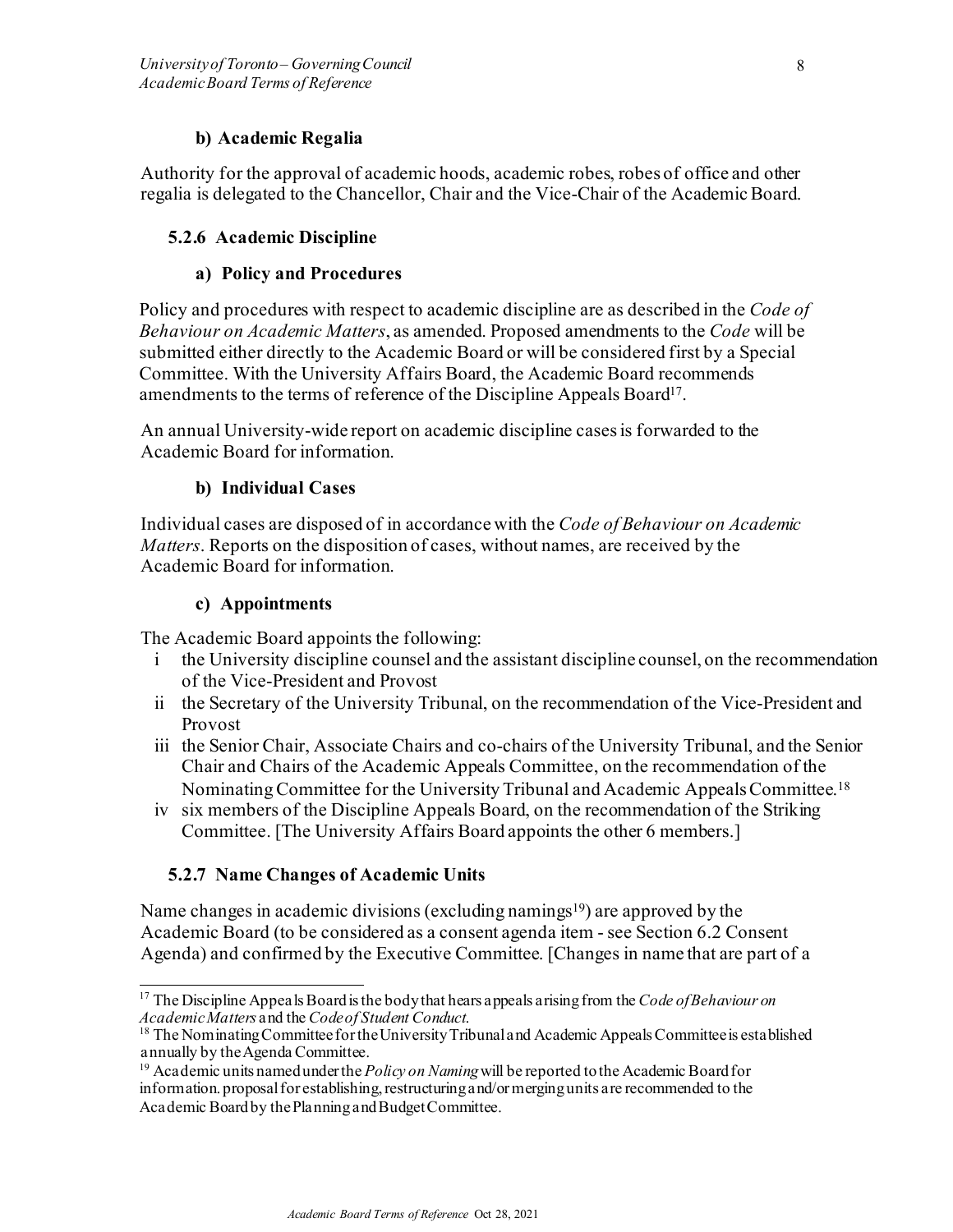# **5.2.8 Agreements with Certain Affiliated or Federated Institutions**

New or substantially amended agreements with affiliated or federated institutions such as the Toronto School of Theology are recommended by the Academic Board to the Governing Council. Extension of the term of the agreements or minor amendments are approved by the Academic Board and confirmed by the Executive Committee.

#### **5.2.9 Disruptions in Academic Programs**

The Academic Board or the Vice-President and Provost shall declare when a disruption of the academic program has occurred. [The Vice-President and Provost shall report to the Committee on Academic Policy and Programs on the implementation of the procedures and changes to the status of the academic programs.]

#### **5.2.10 Report from the Council of Ontario Universities Academic Colleague**

The Academic Board will receive for information an annual report from the University of Toronto's Council of Ontario Universities Academic Colleague.

#### **5.2.11 Sessional Dates**

[Authority is delegated to the divisions.]

#### **5.2.12 Research**

The Academic Board will receive for information an annual report from the Vice-President, Research.

#### **5.2.13 Fundraising**

The Academic Board will receive for information, under *The Provost's Guidelines on Donations*, a quarterly report on donations (to be considered as a consent agenda item).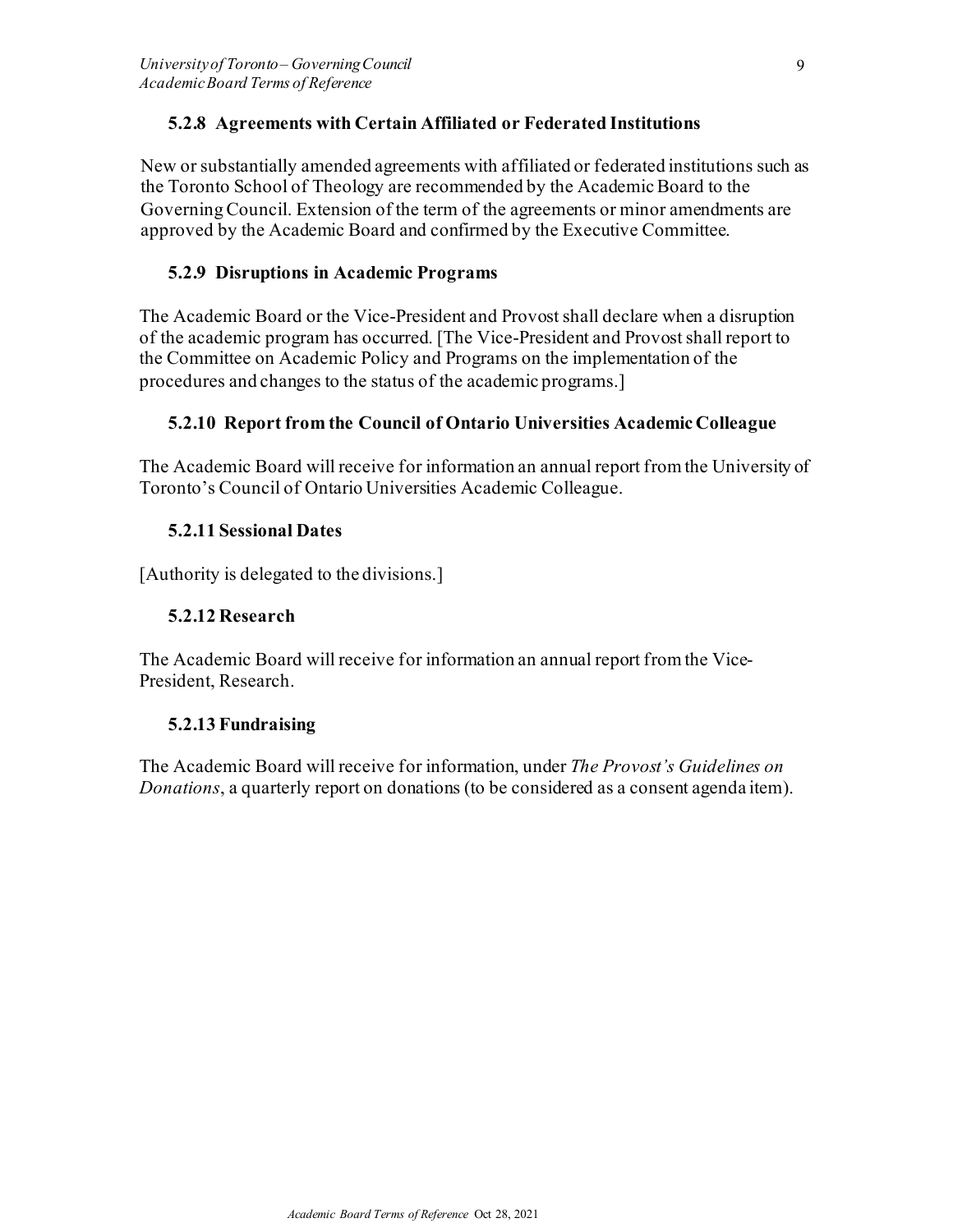# **5.3 Matters Coming from the Academic Board's Committees:**

### **5.3.1 Matters Requiring Governing Council Approval:**

New or repealed policies or extensive changes to existing ones Planning frameworks including enrolment frameworks University mission statement Capital projects<sup>[3](#page-9-0)</sup> and St. George campus master plans Annual operating budget and long-range budget guidelines Priorities for fundraising Template agreements with external bodies Establishment, disestablishment or restructuring of academic units Submissions to external bodies that do not conform to policy

#### **5.3.2 Matters Requiring Executive Committee Confirmation:**

Academic program proposals, as follows:

- (i) undergraduate programs leading to new degrees;
- (ii) new graduate programs and degrees;
- (iii) the termination of existing degrees and graduate programs;
- (iv)the addition and termination of joint degrees and programs with external institutions;
- (v) the renaming of degrees; and
- (vi)programs that establish significant new academic directions for a Faculty or are anticipated to have a substantial impact on relationships amongst divisions or with the public.

Agreements with external bodies that do not conform to the template Capital projects between \$10 million and up to \$50 million Chair proposals that do not conform to policy Guidelines for divisional academic plans New diploma or certificate programs with resource implications Name changes of academic units

#### **5.3.3 Matters Requiring Academic Board Approval:**

University-wide admissions policies University-wide policies on student awards University-wide grading practices and examinations policy

#### **5.3.4 Matters for Information:**

Reports of the Academic Appeals Committee (without names) Reports of the Agenda Committee

<span id="page-9-0"></span><sup>3</sup> The level of approval required for individual projects is outlined in the *Policy on Capital Planning and Capital Projects*.